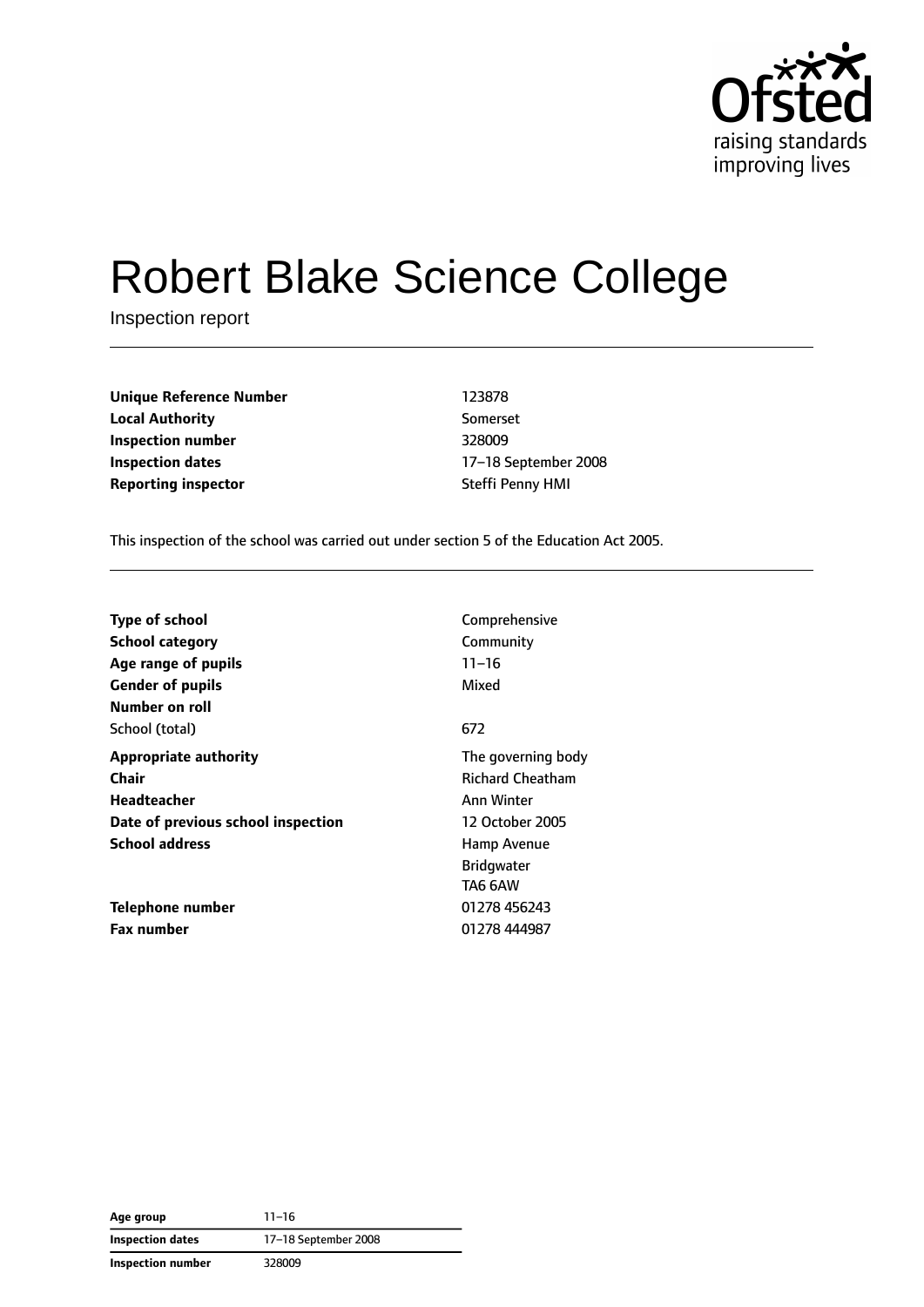.

<sup>©</sup> Crown copyright 2008

Website: www.ofsted.gov.uk

This document may be reproduced in whole or in part for non-commercial educational purposes, provided that the information quoted is reproduced without adaptation and the source and date of publication are stated.

Further copies of this report are obtainable from the school. Under the Education Act 2005, the school must provide a copy of this report free of charge to certain categories of people. A charge not exceeding the full cost of reproduction may be made for any other copies supplied.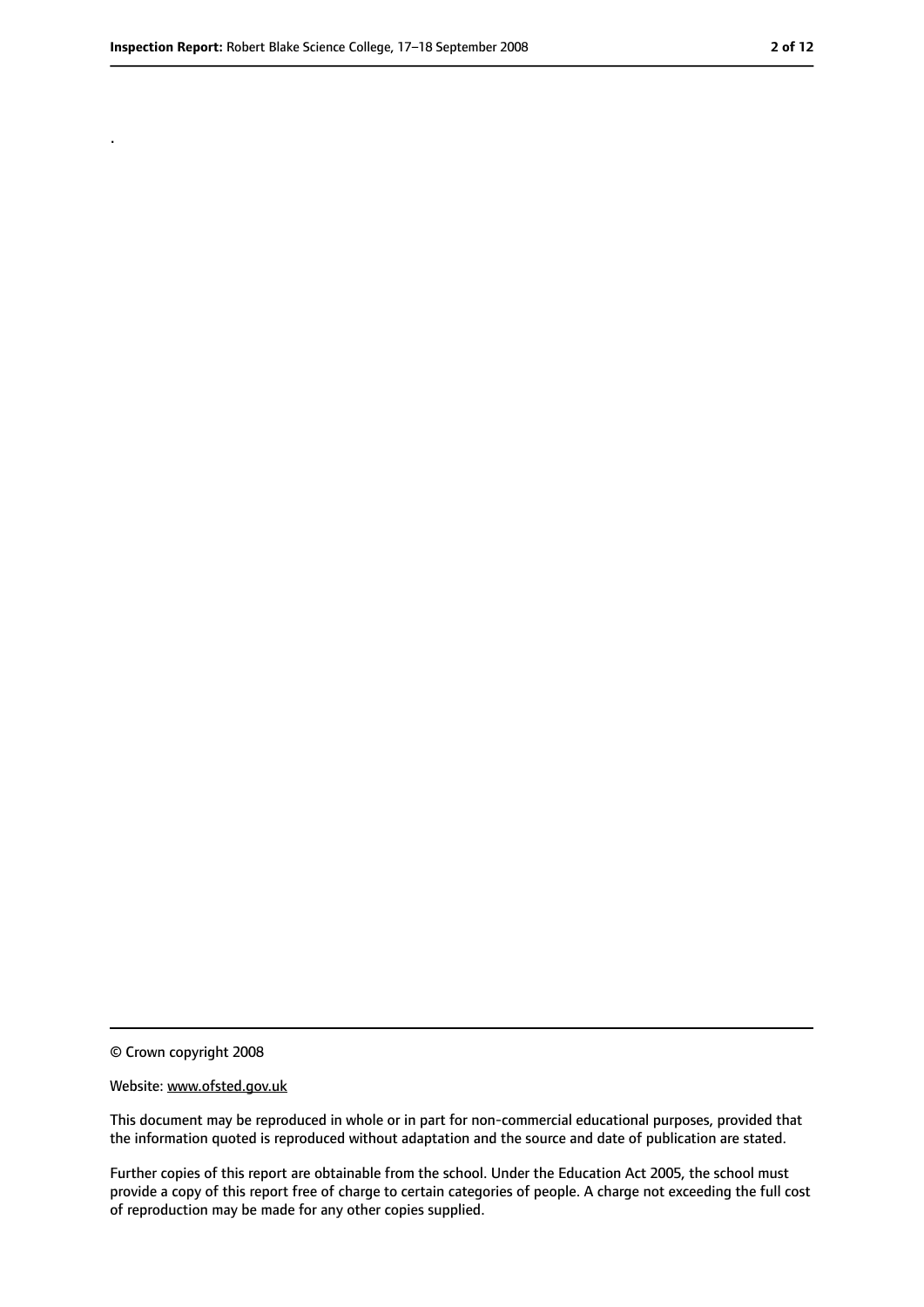# **Introduction**

The inspection was carried out by one of Her Majesty's Inspectors and three Additional Inspectors.

# **Description of the school**

The school gained its specialist science status in 2003 and serves an area of relative socio-economic disadvantage. Nearly all students are of White British heritage. Just under 4% of learners, mainly native speakers of Polish, are at an early stage of learning the English language. The proportion of students identified as having either learning difficulties and/or disabilities is 40%, which is double the national figure. Of these students, nearly 40% have behavioural, emotional and social difficulties, 37% moderate learning difficulties and 13% dyslexia. A small number of children are in the care of the local authority.

The school is a full service school and is part of an Excellence Cluster, the Behaviour Improvement Programme and Bridgwater 14–19 Consortium. It is also a member of the Sedgemoor Learning Alliance, a Community Learning Partnership. It has achieved The Gold Respect Award for its young people's health, accreditation as a Healthy School and Dyslexia Friendly status. It was designated a National Challenge school in July 2007.

### **Key for inspection grades**

| Grade 1 | Outstanding  |
|---------|--------------|
| Grade 2 | Good         |
| Grade 3 | Satisfactory |
| Grade 4 | Inadequate   |
|         |              |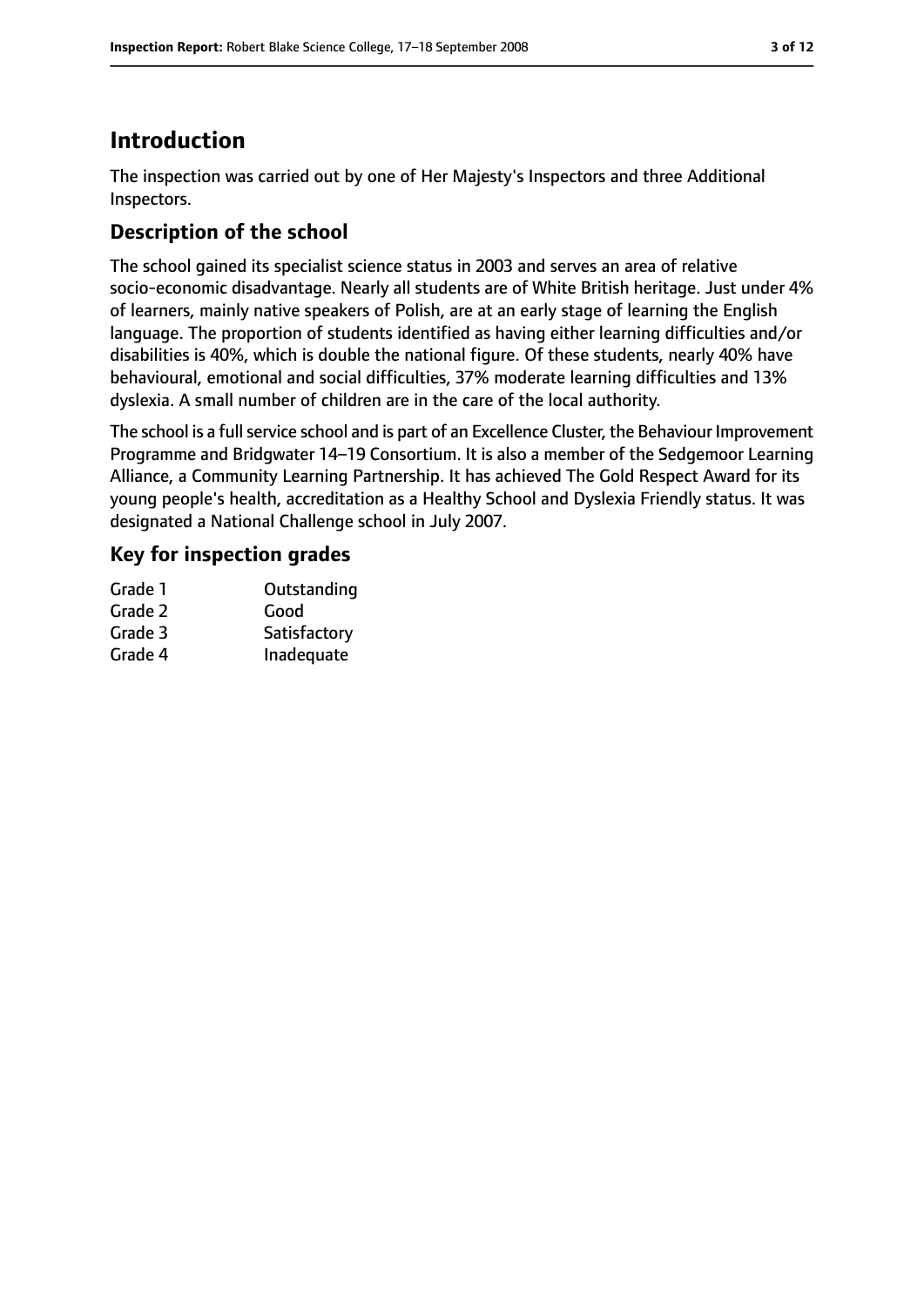#### **Overall effectiveness of the school**

#### **Grade: 1**

Parents are rightly proud of this outstanding school that islooking forward to its new buildings. 'If you can look beyond the tatty and dated buildings of Robert Blake you will find a very caring school with a team of really dedicated staff', wrote a parent, reflecting the views of the whole school and its local community. The exceptional leadership of the headteacher and the determination of all staff to improve the lives of the students they serve are evident in all that they do. Through its partnerships and specialist science status, it provides its students with a safe, caring, friendly and challenging learning environment. The school's self-evaluation is particularly strong and this has led to significant improvements since the last inspection, particularly in the use of information and communication technology (ICT).

Students start at the school with a wide range of abilities but overall standards, particularly in literacy, are well below those seen nationally. In 2007 the proportion of students gaining five A\*- C grades at GCSE, including English and mathematics, was below 30%. Because of this, the school was designated a National Challenge school. The school knows what it needs to do to improve. It has adjusted the curriculum to ensure that more students can gain five or more higher grade GCSEs(or the equivalent) and increases have already been made in the proportion of students gaining higher grades, by 13% in mathematics and by 17% in science. In most subjects standards are improving, but throughout the school literacy standards remain low, and teachers have to work extra hard to overcome this key barrier to learning. During the inspection, many teachers were driving improvements by making lesson activities particularly relevant to the lives of the students and relating work well to other subjects, and some outstanding examples of this were seen in mathematics. The progress that students made in these lessons was particularly impressive.

Students achieve well. Most make good, and sometimes very good, progress because of high quality teaching and the outstanding support that the school provides for them and their families. When students do not achieve as well, in addition to low levels of literacy, it is mainly due to turbulent home circumstances and poor levels of sustained attendance. In spite of all the efforts of the school and home liaison teams, a small number of students do not attend regularly enough and this hinders their learning and future life chances. For students with complex social and emotional needs, this school provides an oasis of calm and nurture so that they are able to be in a position to learn. Staff and learning mentors ensure the best education for all the students at Robert Blake and are sensitive to any difficulties that might arise in their homes. Through the warmth of a caring community that extends well beyond the school, all students are challenged to work hard and do their best, even when they are reluctant to do so. Consequently, most students thoroughly enjoy school.

Those students who have a learning difficulty and/or disability achieve as well as their peers. This is because the behaviour policy ensures that staff and students treat each other with fairness, trust and respect. It is also because the school's rigorous monitoring systems track individual students' performance against frequently reviewed, realistic but challenging targets, supported by programmes that raise aspirations. Experienced and well-qualified support staff use their specific expertise to provide tailored intervention for individuals or groups of students when needed. Likewise, students who are gifted and/or talented receive expert advice, tuition and horizon-opening opportunities related to their needs. As a consequence, they make outstanding progress and do exceedingly well.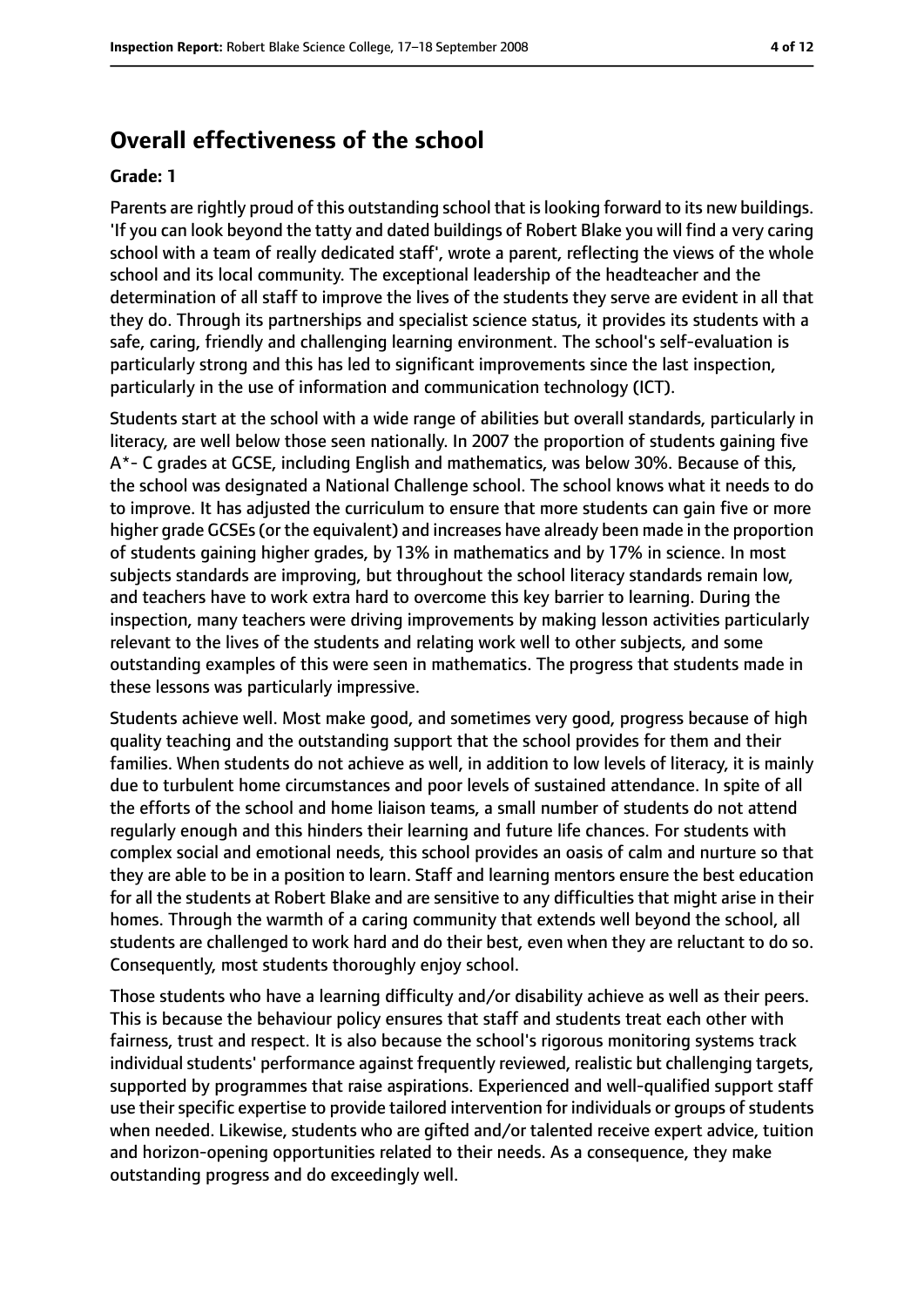For those students for whom English is not their first language, the school takes great care to assess their proficiency and literacy in their first language and establish what prior knowledge and experience they have in other subjects. The exceptional support provided is demonstrated by the way in which these students socialise and interact with their peers who speak English fluently. The celebration of different heritages and cultural identities is something that the school does very well. Polish speaking parents greatly appreciate the ability to speak with staff in their home language and the opportunity for their children to take Polish as a GCSE. This is just one of the creative and flexible strategies that the school uses to engage parents/carers, so that they are not only well informed about the progress their child makes but also part of the learning process. This enables them to help their children make informed decisions about the future. A consequence of this has been the significant increase in the number of students who continue in education or training when they leave the school.

### **What the school should do to improve further**

- Ensure, with the local authority and other agencies, that students who are persistently absent from school receive the education to which they are entitled.
- Focus teaching even more on raising literacy levels right from Year 7, so that more students can gain five grades A\*- C, including mathematics and especially English, when they leave the school.

# **Achievement and standards**

#### **Grade: 2**

The students' ability on entry is rising annually but is still well below the national average. In particular, a significant proportion of students do not have a clear understanding of how to learn and have very weak literacy skills when they start school. The achievement and progress that the vast majority of students make are good in relation to their capabilities and starting points. Students of Polish heritage and those who are gifted or talented make outstanding progress.

School monitoring and tracking data show that throughout the school students are making good progress. At Key Stage 3, the 2008 unvalidated school data show that standards in mathematics improved, and more students reached the higher levels than expected. Nevertheless, standards in English, mathematics and science remain below those seen nationally.

At GCSE, the 2008 unvalidated school data show that the initiatives to enhance learning resulted in standards improving in most subjects from those previously seen. These results show that the proportion of students gaining grades  $A^*$ - C rose to 48% in mathematics and to 49% in science. The majority of other subjects reached their most challenging targets. Although improving slightly, standards in English are still significantly lower than those seen nationally.

# **Personal development and well-being**

#### **Grade: 1**

Because of the school's strong commitment to each individual, students' personal development and well-being, including their spiritual, moral, social and cultural development, are outstanding. They are justifiably proud of their school, where, in the words of one student, 'Education is the first priority.' They have good relationships with each other and with the 'polite and hard-working' staff, who give them unstinting support to enable them to achieve. Because of the high expectations for behaviour and strong structures for behaviour management, most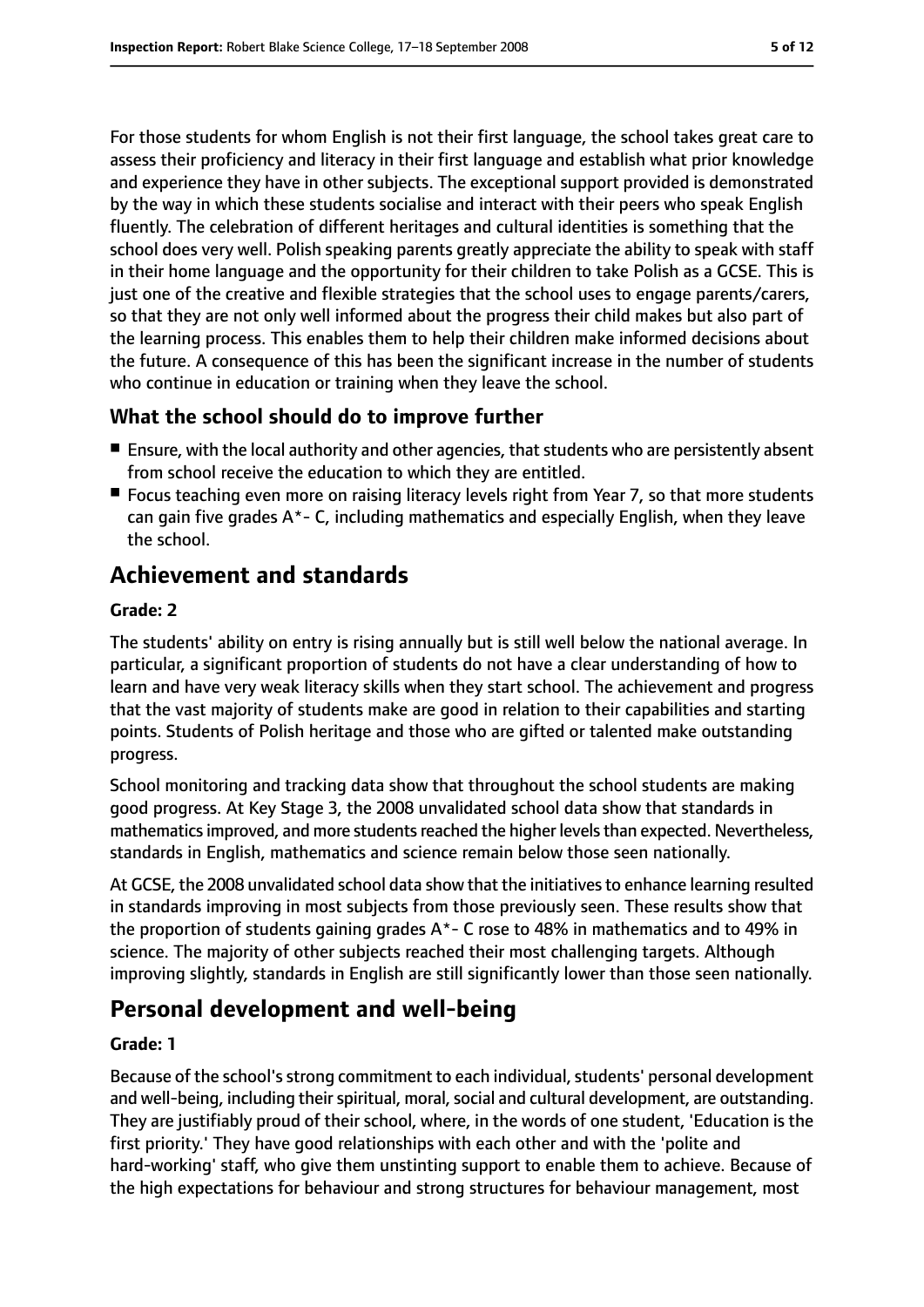behave well and the rate of fixed term exclusions is steadily falling. Students attend lessons with a willingness to learn, and are keen to participate in the wide range of enrichment activities on offer. As a result, they show a high level of enjoyment of school. Due to the robust systems and incentives in place, attendance is broadly average and improving. Nevertheless, a small number of students do not attend regularly enough.

Students report that bullying is rare, and they have confidence that any reported incidents will be dealt with promptly and successfully. They always have someone to turn to if they have any problems, and are pleased with the quick and effective response from staff. As a result of improvements to the school's catering arrangements, students now make healthier choices of food at lunchtime. They have a high level of participation in sport as part of the school's drive to help them to adopt healthier lifestyles. They contribute very well to the school community through their roles as peer mediators, prefects and members of the school council. Through very good opportunities to use ICT and the development of business and enterprise skills, they are developing a good understanding of the world of work, although this is held back by their limited literacy skills. The school's specialist status in science has been used well to raise standards and support work in other schools.

# **Quality of provision**

#### **Teaching and learning**

#### **Grade: 2**

Teaching and learning are good. This is because lessons are well planned, teachers have good subject knowledge, and they are able to adapt well to teaching outside their own specialism. Students say that they find the lessons enjoyable, their teachers are friendly and helpful, they are challenged, and feel they are provided with a good education.

Students generally have a good awareness of how well they are progressing, and are given every encouragement to meet their potential. Homework is used effectively to support learning, and is bolstered by extra-curricular provision. The specific needs of students of differing ability are met well through setting, in a system which permits students to move up to higher ability sets if their progress merits such a move.

The inspection team found many examples of good teaching and some was outstanding, particularly in mathematics. In the few satisfactory lessons, students continue to work steadily but the pace of learning is slower than that seen in the best lessons. Teaching in these lessons develops students' independent learning skills, their ability to work in a group and as a team, and their expertise in discussion and analysis.

Thorough assessment processes are well supported by the innovative Robert Blake School schemes of work system, which provides an excellent facility linking grade requirements with resources. Students' progress is very carefully monitored.

Teachers set very high expectations of how students should behave and learn, right from the beginning of Year 7, and students respond very positively. Students are encouraged to think for themselves and discuss complex issues. Relationships between staff and students are very positive.

Gifted and talented students are given much encouragement and are provided with stimulating activities to match their needs.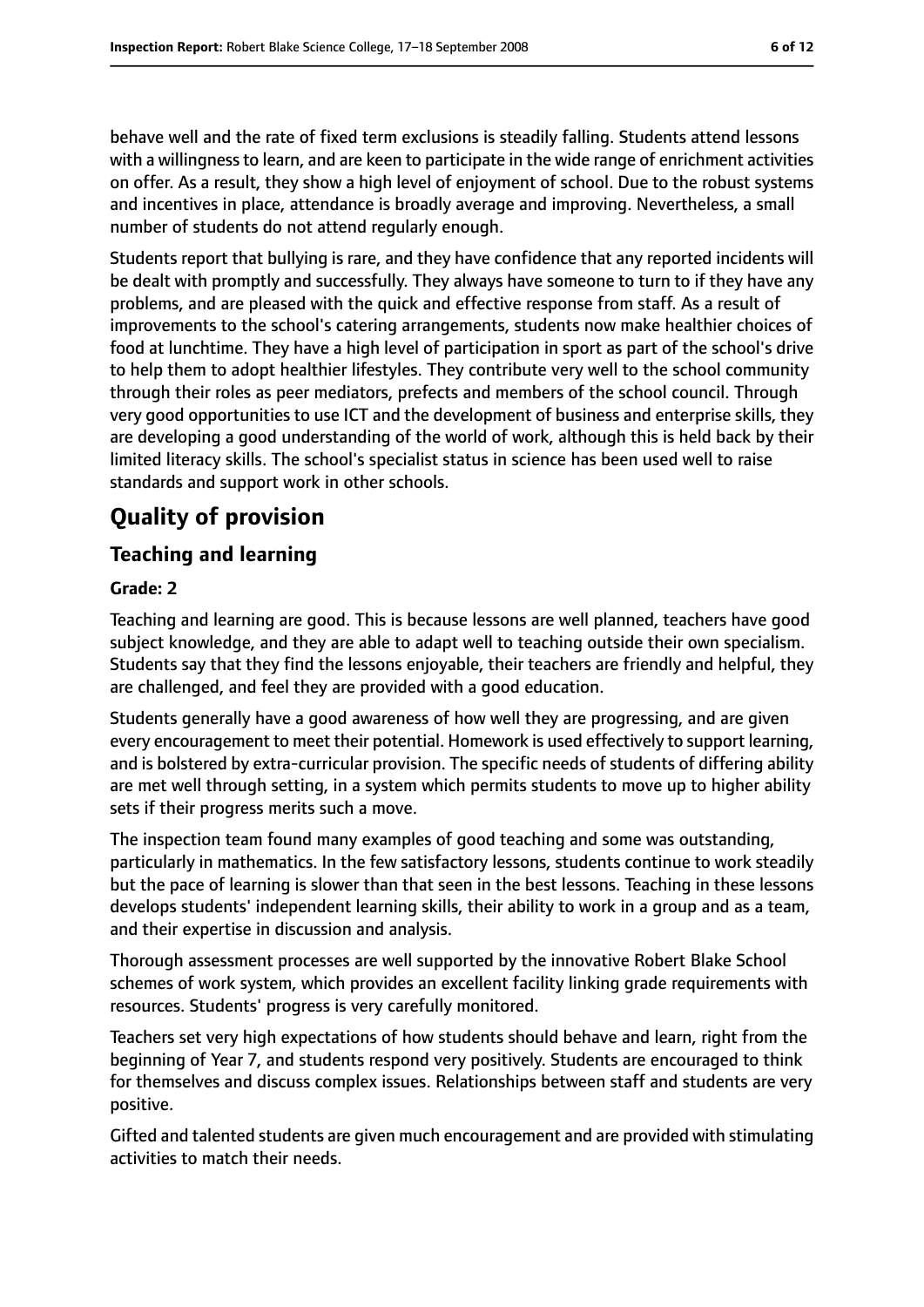#### **Curriculum and other activities**

#### **Grade: 1**

The curriculum is outstanding because of its flexibility, the process of continuous review, and the way it is adapted to meet the needs of all students.

Partnership work with Bridgwater College provides a wide range of both academic and vocational opportunities, and a good mix of both, to ensure that the curriculum is tailored to students' individual abilities, potential and interest. It provides, for instance, Latin, with critical thinking courses for more able students leading to some notable success at AS level. Opportunities in Spanish, Polish and German meet the current range of language interests of the students.

The curriculum is enriched by an extensive and well supported range of clubs and sporting activities, with a wide variety of local and residential trips and visits. Students have very good opportunities to develop skills which will be of use to them in their adult lives. For example, the school's environment project, where students grow their own food and also create their own Kenyan Shamba (a domestic garden plot), supports enterprise, health awareness, food technology and geographic skills.

Excellent transition support prepares students very well for the next stages of their educational development, helping them to succeed by building their confidence and self-esteem. The school has used its specialist science status to build on its extensive links with other schools and colleges, both locally and internationally through its involvement in 'Science Across the World', to the evident benefit of its students.

#### **Care, guidance and support**

#### **Grade: 1**

The school provides outstanding care, support and guidance. Staff know all students very well; their welfare and safety are given a very high priority. The school bases its support on the needs of each individual student. Students arrive in Year 7 with a wide range of needs and the school is very effective at diagnosing particular difficulties and responding with the best form of help. Additional support for students is provided through the constructive links with external agencies. A clearly planned induction programme prepares students well for the transition to secondary school. Students who join throughout the school year are helped to settle in quickly. Parents value the level of care and guidance given and many students expressed appreciation for the way in which staff go the extra mile to help them achieve. In the words of one student, 'When our behaviour falls short, teachers are still nice to us.'

Arrangements for safeguarding students are secure and meet current requirements. The school takes all reasonable steps to ensure that child protection arrangements are secure, including training for all staff. The school tracks students' progress closely, setting realistic targets and reinforcing high expectations for all. Students know their targets in each subject and are involved in the actions that should be taken to reach them. Potential underachievement is identified and tackled through the rigorous analysis of data. Strategies are promptly put in place to help avoid the likelihood of students falling short of their challenging targets, as identified through the school tracking and monitoring systems.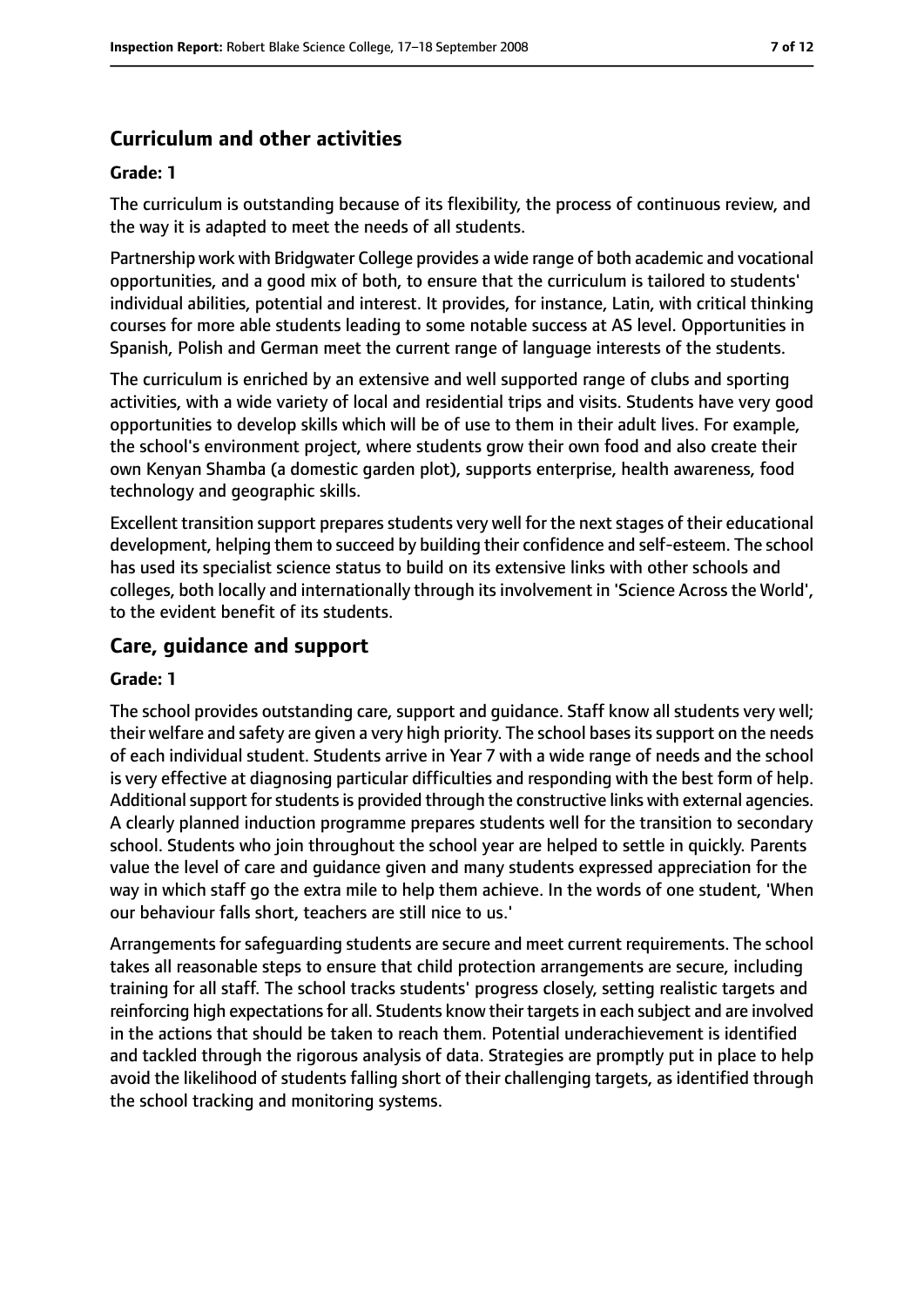# **Leadership and management**

#### **Grade: 1**

Whilst leaders and managers accurately identify and rigorously monitor the progress and achievements of different groups of students, they never lose sight of the individual. Outstanding partnership work with a wide range of agencies provides social, emotional, educational and practical support for students and their families. Work with a local special school, including a shared classroom, allows students in both schools to benefit from specialist teaching whilst also gaining understanding about each other. Students from other schools and those new to the English education system are seamlessly integrated because of the assiduous planning of leaders and managers at all levels.

Governors are active members of the school and local community. They provide just the right amount of support and challenge. They have rightly ensured that senior leaders in the school play to their strengths. For example, changing the role of the business manager to support the headteacher in preparing for the new school building project.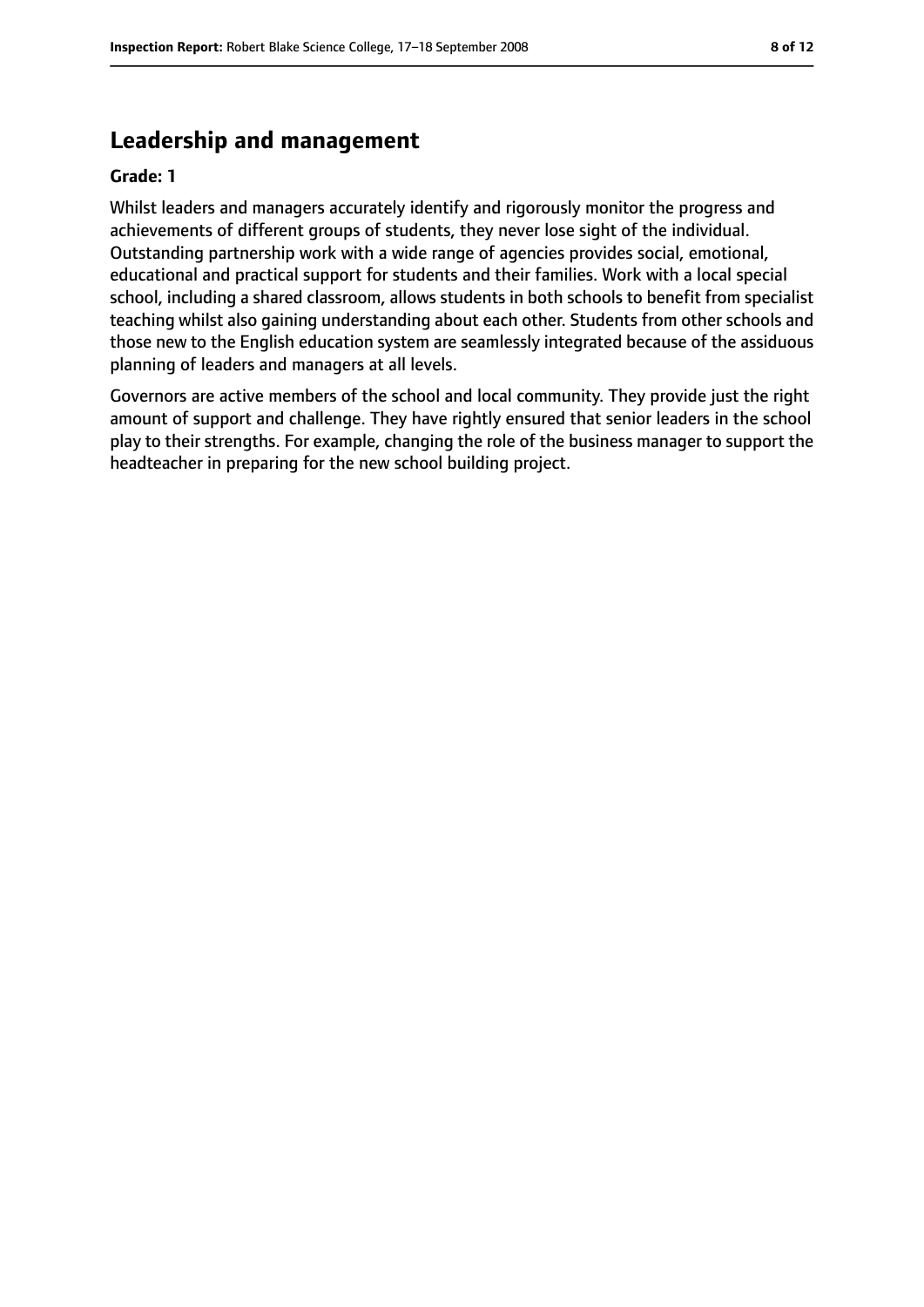**Any complaints about the inspection or the report should be made following the procedures set out in the guidance 'Complaints about school inspection', which is available from Ofsted's website: www.ofsted.gov.uk.**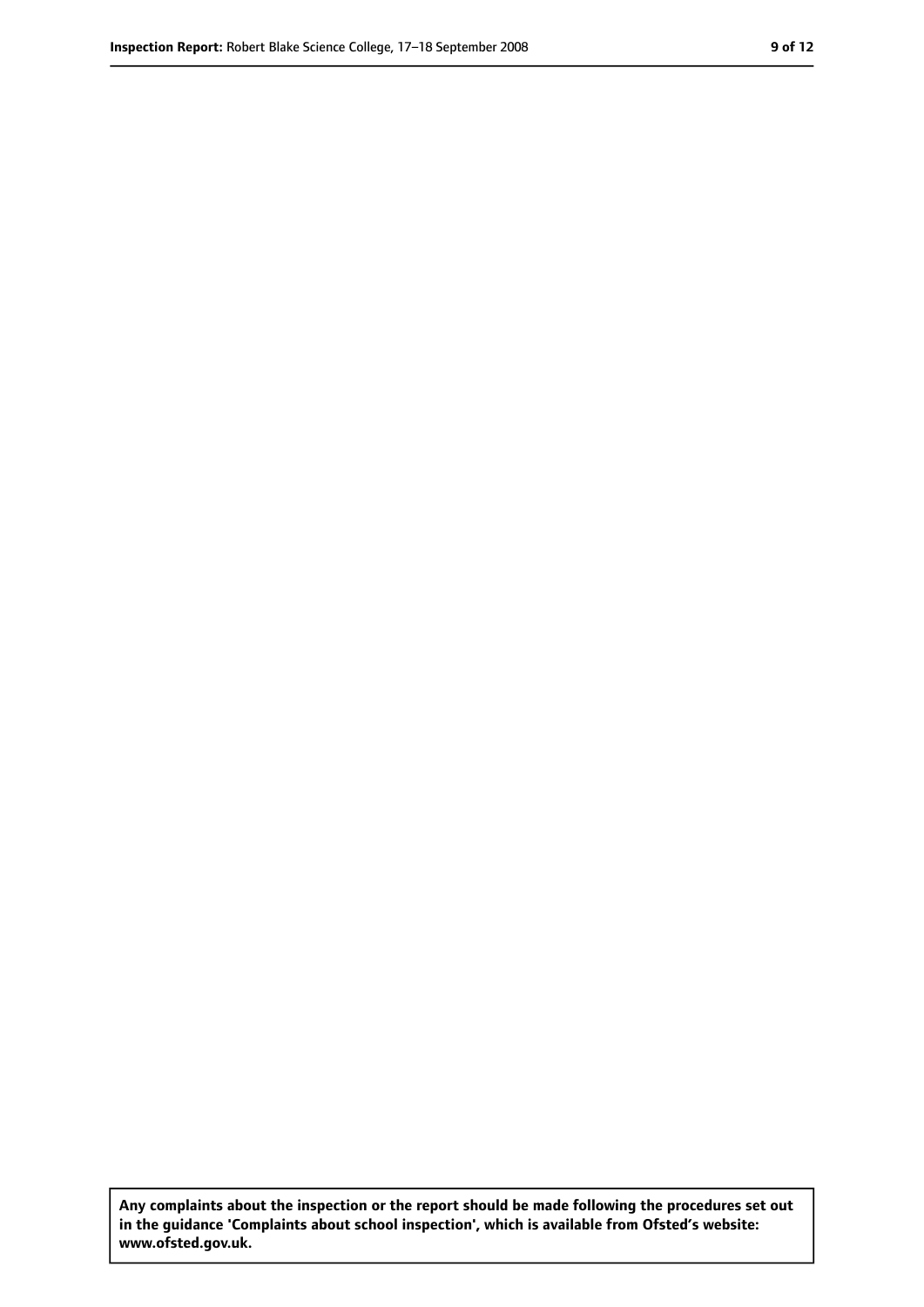# **Inspection judgements**

| Key to judgements: grade 1 is outstanding, grade 2 good, grade 3 satisfactory, and | School  |
|------------------------------------------------------------------------------------|---------|
| arade 4 inadequate                                                                 | Overall |

#### **Overall effectiveness**

| How effective, efficient and inclusive is the provision of<br>education, integrated care and any extended services in meeting the<br>needs of learners? |     |
|---------------------------------------------------------------------------------------------------------------------------------------------------------|-----|
| Effective steps have been taken to promote improvement since the last<br>inspection                                                                     | Yes |
| How well does the school work in partnership with others to promote learners'<br>well being?                                                            |     |
| The capacity to make any necessary improvements                                                                                                         |     |

### **Achievement and standards**

| How well do learners achieve?                                                                                 |  |
|---------------------------------------------------------------------------------------------------------------|--|
| The standards <sup>1</sup> reached by learners                                                                |  |
| How well learners make progress, taking account of any significant variations  <br>between groups of learners |  |
| How well learners with learning difficulties and/or disabilities make progress                                |  |

#### **Annex A**

<sup>&</sup>lt;sup>1</sup>Grade 1 - Exceptionally and consistently high; Grade 2 - Generally above average with none significantly below average; Grade 3 - Broadly average to below average; Grade 4 - Exceptionally low.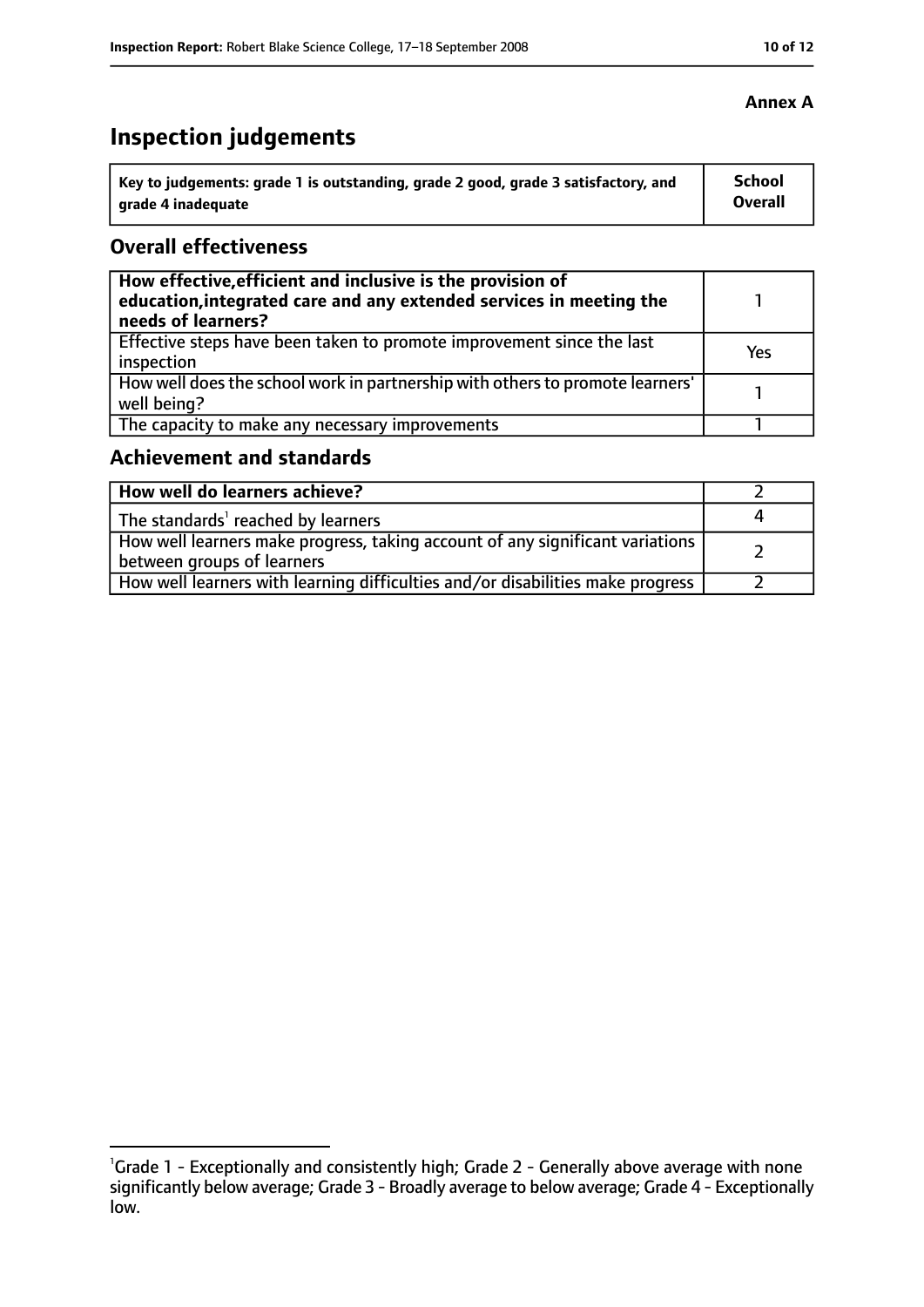# **Personal development and well-being**

| How good are the overall personal development and well-being of the<br>learners?                                 |  |
|------------------------------------------------------------------------------------------------------------------|--|
| The extent of learners' spiritual, moral, social and cultural development                                        |  |
| The extent to which learners adopt healthy lifestyles                                                            |  |
| The extent to which learners adopt safe practices                                                                |  |
| The extent to which learners enjoy their education                                                               |  |
| The attendance of learners                                                                                       |  |
| The behaviour of learners                                                                                        |  |
| The extent to which learners make a positive contribution to the community                                       |  |
| How well learners develop workplace and other skills that will contribute to<br>their future economic well-being |  |

# **The quality of provision**

| How effective are teaching and learning in meeting the full range of<br>learners' needs?              |  |
|-------------------------------------------------------------------------------------------------------|--|
| How well do the curriculum and other activities meet the range of needs and<br>interests of learners? |  |
| How well are learners cared for, quided and supported?                                                |  |

# **Leadership and management**

| How effective are leadership and management in raising achievement<br>and supporting all learners?                                              |     |
|-------------------------------------------------------------------------------------------------------------------------------------------------|-----|
| How effectively leaders and managers at all levels set clear direction leading<br>to improvement and promote high quality of care and education |     |
| How effectively leaders and managers use challenging targets to raise standards                                                                 |     |
| The effectiveness of the school's self-evaluation                                                                                               |     |
| How well equality of opportunity is promoted and discrimination eliminated                                                                      |     |
| How well does the school contribute to community cohesion?                                                                                      |     |
| How effectively and efficiently resources, including staff, are deployed to<br>achieve value for money                                          |     |
| The extent to which governors and other supervisory boards discharge their<br>responsibilities                                                  |     |
| Do procedures for safequarding learners meet current government<br>requirements?                                                                | Yes |
| Does this school require special measures?                                                                                                      | No  |
| Does this school require a notice to improve?                                                                                                   | No  |